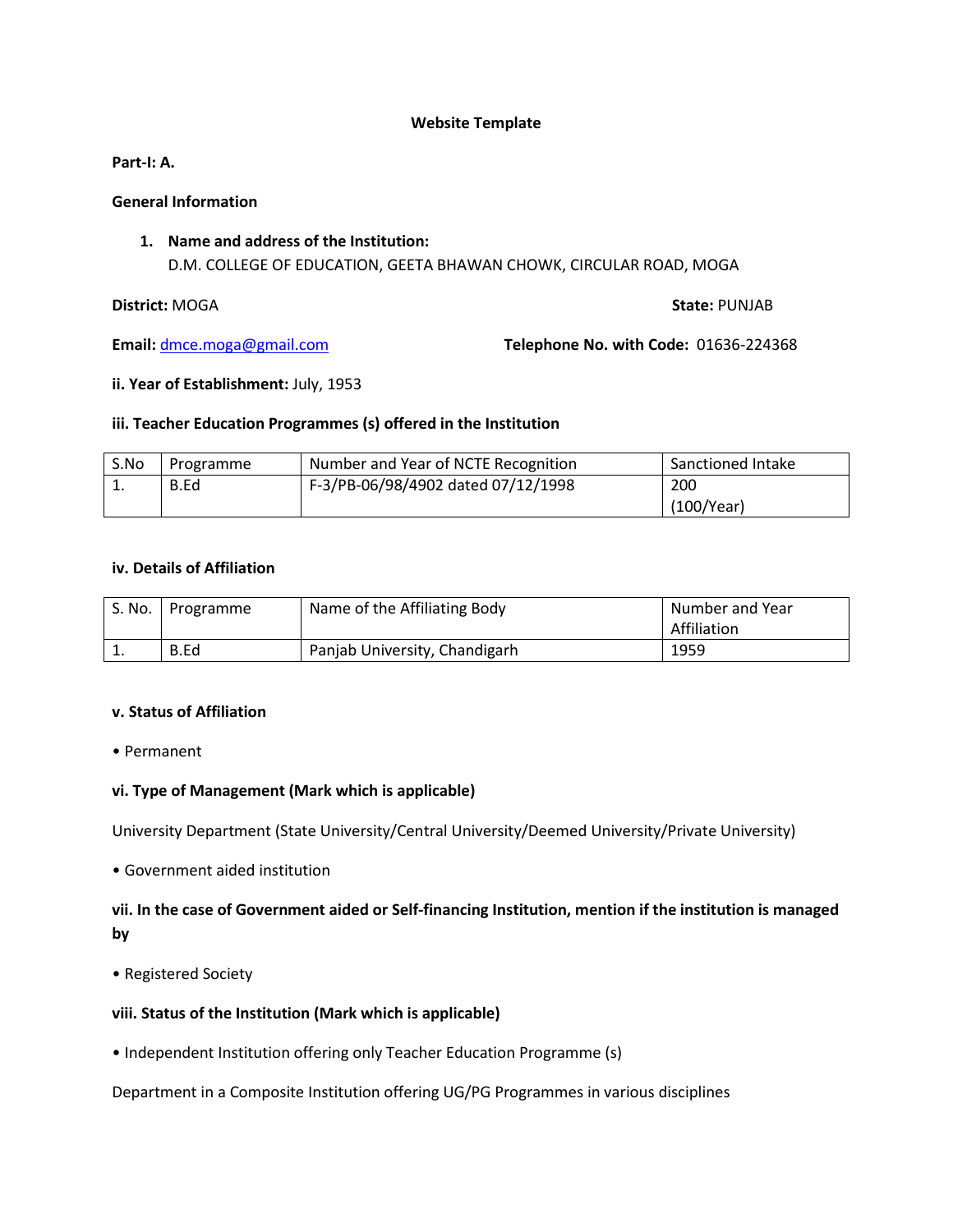## **Applied for PG (M.Ed).**

## **ix. Institution meant for**

Co-Educational

## **x. Accessibility**

- Whether accessible in all-weather and through Pucca Road ------------Yes
- Name of the Nearest Railway Station -----------------------------------------Railway Station, Moga

# **In addition to the general information mentioned at i to X above, the institution may highlight the following, if it so desired:**

## **i. History of the Institution:**

The college was established in July, 1953 and affiliated to Panjab University, Chandigarh in 1959. It is running B.ed course recognized by NCTE, Jaipur vide order No. **F-3/PB-06/98/4902** dated **07/12/1998**.

## **ii. Vision Statement:**

- To develop quality in teacher education.
- To equip the present student teachers to prepare the learners to face the global challenges and vagaries of the future.
- To equip the students as catalyst for the transformation of the society and nation building.
- To be recognized as one of the finest institution in the Town for its Quality, Commitment and Excellence in Education.
- To promote academic excellence by maintaining high teaching standards.

## **iii. Mission and Objectives**

- To make the pupil teachers more confident to face challenges in their day to day teaching activities and life.
- To prepare teachers professionally so that they can preserve, enrich and transmit the Indian culture & values to the next generation.
- Dress code, uniform and approved behavior are as per institutional norms.
- To provide opportunities to pupil teachers and faculty members to undertake action research projects whole heartedly to gain new insight in teaching learning process.
- To create awareness in student-teachers about the modern trends in Education.

# **iv. Significant Achievements and Contributions in the field of Education, such as Awards/Recognition,**

## **Eminent Alumni etc.**

Significant Achievements, if any

- To enable the students to live in harmony with self and with others in profession.
- To develop a sense of discipline among pupil teachers by introducing code of conduct, including punctuality.

## **Contributions in the field of Education**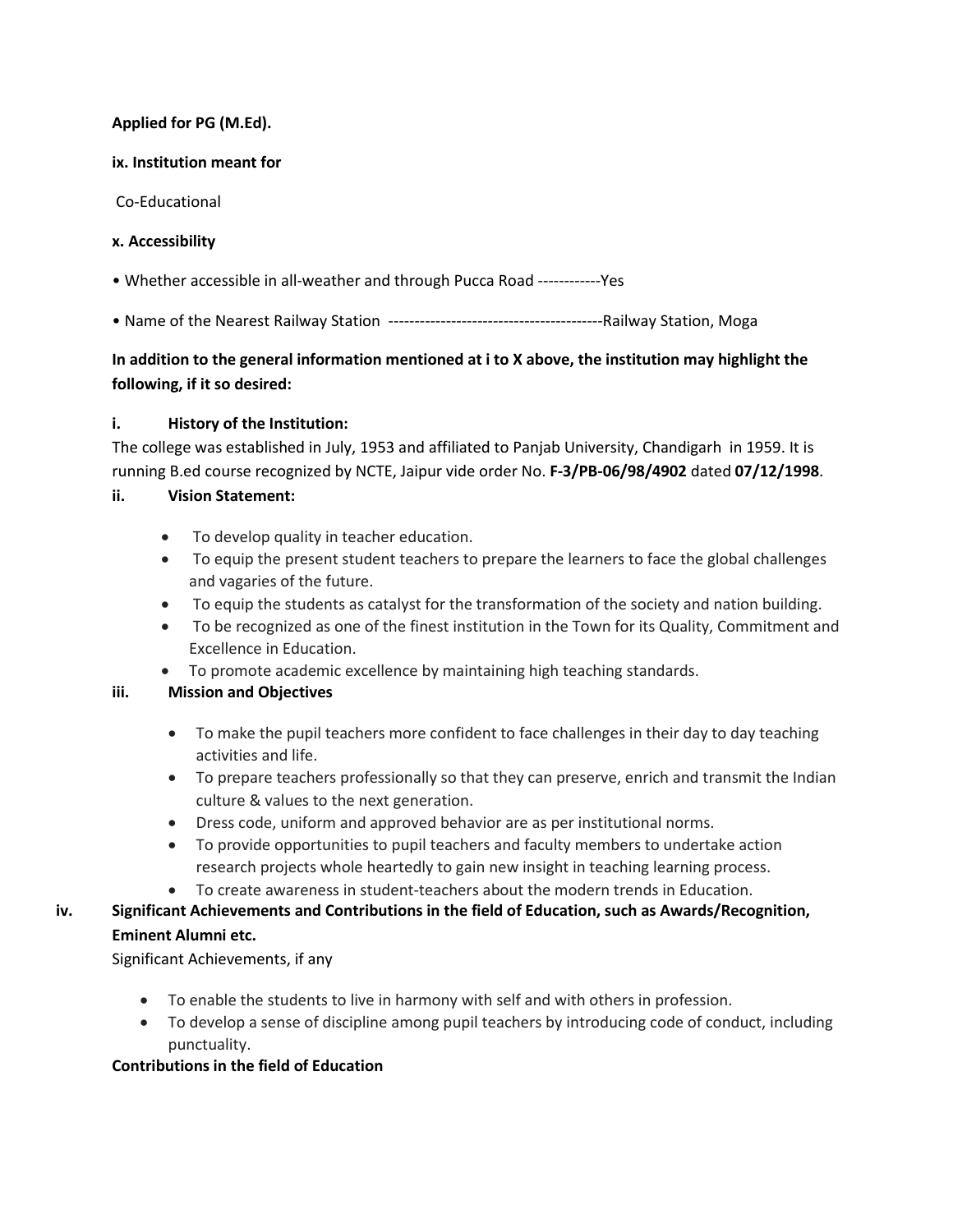- To develop skills for information-processing and lifelong learning to handle technological advanced equipments & media.
- To play multifaceted role in new millennium, it serves the society by producing productive & committed teachers.

#### **Awards and Recognition Received**

The college is duly Accredited by NAAC

#### **Eminent Alumni**

- Dr. B.K Passi Ex-Principal
- Dr. Satinder Dhillon Ex-Principal
- Ms. Satwinder Kaur Ex-Secretary
- Mr. Navjeet Singh I.T Officer
- Ms. Jaspinder Narula Singer
- Dr. Baldev Singh D.E.O
- Dr. Monika Singla Principal
- Mr. Jaspal Singh D.E.O
- Mr. Amarjeet Singh Journalist

#### **Any other information**

Being the oldest college of this region, college has applied for M.Ed & ETT

#### **Part-II:**

#### **1. Campus and Infrastructure**

**a. Available Land area in square meters**

#### 20241.63

- **b. Whether the available land is on:**
- Ownership basis
- **c. Built-up area in square meters**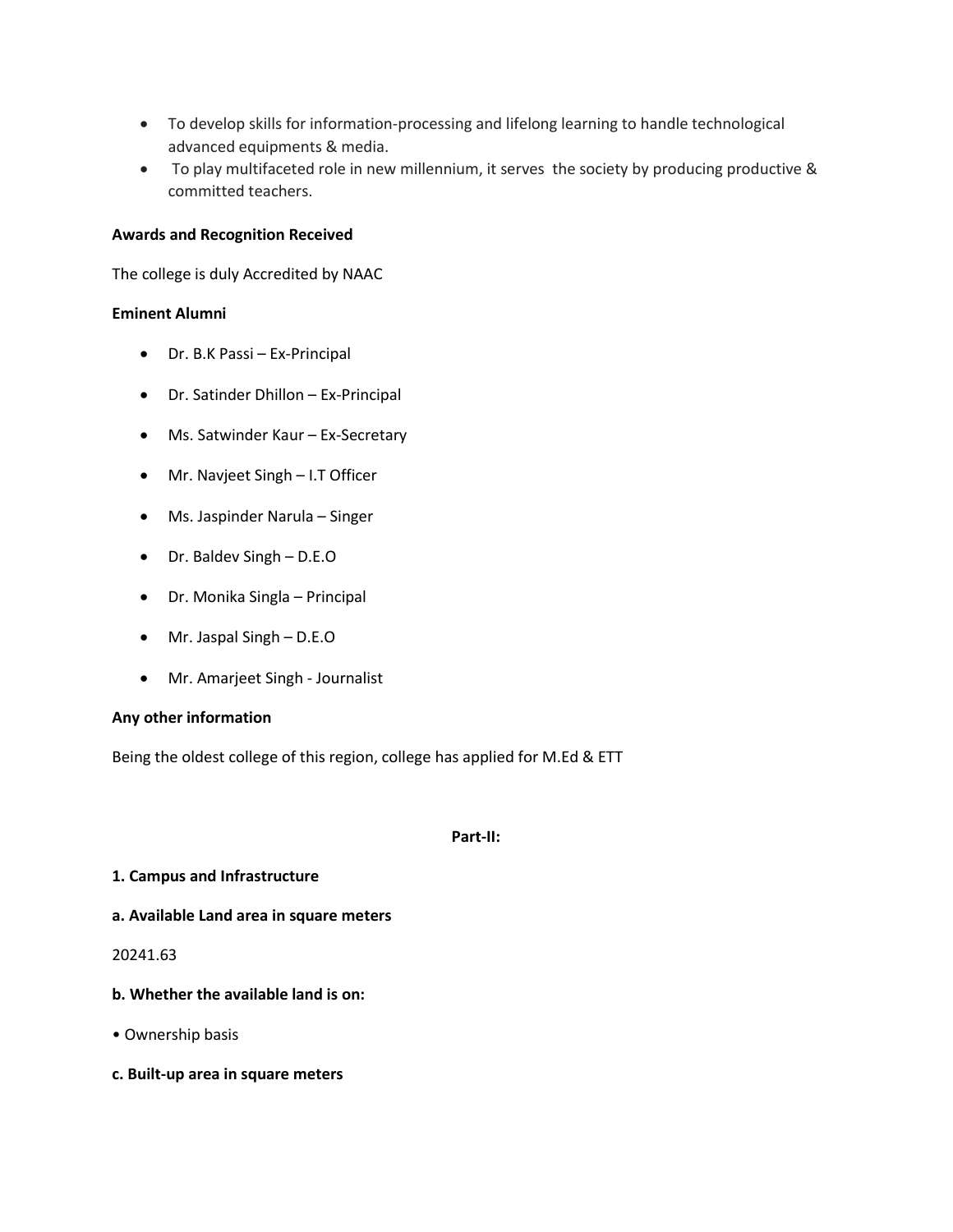#### 4185.22

| If yes, mention if the same are installed as per Building Bye Laws --------------------------------- |
|------------------------------------------------------------------------------------------------------|

**e. Mention, if Hostel facilities are available** ----------------------------------------------------Yes

If yes

- i. Mention if separate facilities are available for female students ----------------Yes
- ii. ii. Mention the number of male and/or female students for whom facilities are available

Male Students - Nil

Female Students - 42 students

## **f. (i) The information regarding the available infrastructure be provided in the following Table:**

| S. No.           | Infrastructure                                                       | Whether available: | Size in Sq. ft |
|------------------|----------------------------------------------------------------------|--------------------|----------------|
|                  |                                                                      | Yes/No             |                |
| a.               | Classroom                                                            |                    |                |
|                  | Classroom 1<br>i.                                                    | Yes                | 30x20=600      |
|                  | Classroom 2<br>ii.                                                   | Yes                | 30x20=600      |
|                  | iii. Classroom 3                                                     | Yes                | 25x20=500      |
|                  | iv. Classroom 4                                                      | Yes                | 25x20=500      |
|                  | Classroom 5<br>v.                                                    | Yes                | 30x20=600      |
|                  | vi. Classroom 6                                                      | Yes                | 51x21=1071     |
| b.               | Multipurpose Hall                                                    | Yes                | 1071           |
| c.               | Library-cum-Reading Room                                             | Yes                | 2181           |
| d.               | <b>ICT Resource Centre</b>                                           | Yes                | 535            |
| e.               | <b>Curriculum Laboratory</b>                                         |                    |                |
| $\overline{f}$ . | Art & Resource Centre                                                | Yes                | 500            |
| g.               | Health & Physical Education Resource<br>Centre                       | Yes                | 600            |
| h.               | Multipurpose Playfield                                               | Yes                | 612            |
|                  | G (ii) Whether following facilities are available in the Institution |                    |                |
| a.               | Principal's Office                                                   | Yes                |                |
| b.               | <b>Staff Rooms</b>                                                   | Yes                |                |
| c.               | <b>Administrative Office</b>                                         | Yes                |                |
| d.               | <b>Visitors Room</b>                                                 | Yes                |                |
| e.               | Separate Common Room for male &                                      | Yes                |                |
|                  | female students                                                      |                    |                |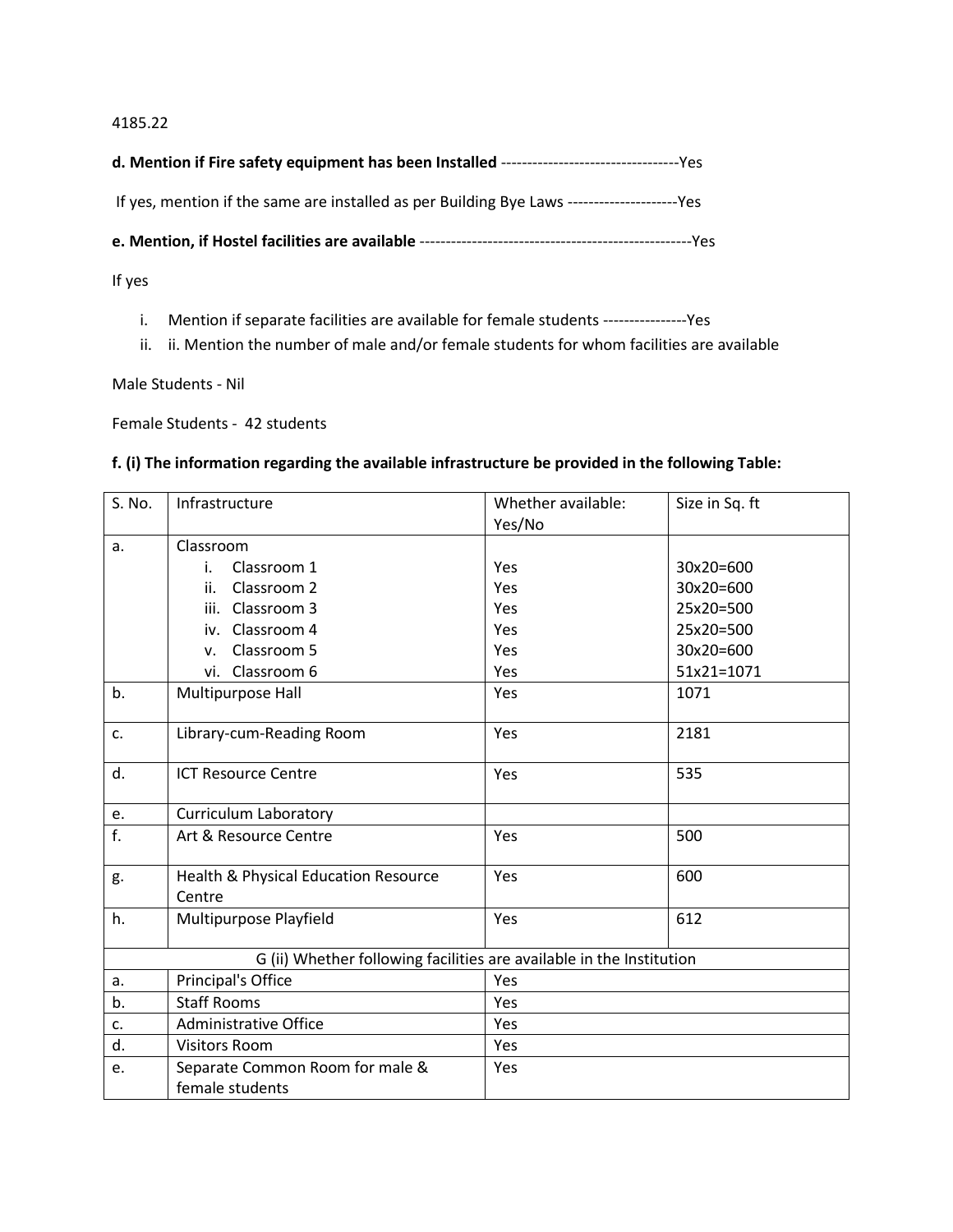|    | Seminar Room                                   | Yes |
|----|------------------------------------------------|-----|
| g. | Canteen                                        | Yes |
| h. | Separate Toilet facility for male & female     | Yes |
|    | students                                       |     |
|    | Separate Toilet facility for Staff             | Yes |
|    | Separate Toilet facility for differently abled | Yes |
|    | persons                                        |     |
| k. | <b>Parking Space</b>                           | Yes |
|    | Open space for Additional Accommodation        | Yes |
| m. | Store Room                                     | Yes |
| n. | Medical facility                               | Yes |

## **2. Teaching and Non-teaching Staff**

No. of staff members in position at the time of commencement of the Current Session:

a. Principal/HOD -----------------------------------------------------------1

- b. Academic Staff:
- Associate Professor-----------------------------------------------------2
- Assistant Professor-----------------------------------------------------5
- Any other ----------------------------------------------------------------2
- Total Academic Staff -------------------------------------------------9
- c. Total Administrative, Technical and Professional Staff ---2

d. No. of Vacant positions as on the date of last Revision of website

| S. No. | Academic           | No. of Vacant | Other Staff               | No. of Vacant |
|--------|--------------------|---------------|---------------------------|---------------|
|        | Positions          | Positions     |                           | Position      |
| İ.     | Principal          | Nil           | Administrative            |               |
|        |                    |               | Staff                     |               |
| ii.    | Professor          | Nil           | <b>Technical Staff</b>    | Nil           |
| iii.   | Associate          | Nil           | <b>Professional Staff</b> | Nil           |
|        | Professor/Reader   |               |                           |               |
| iv.    | Assistant          |               |                           |               |
|        | Professor/Lecturer |               |                           |               |

e. Number of Academic and other Staff recruited during the Current Session

Academic ----------------------5

Other -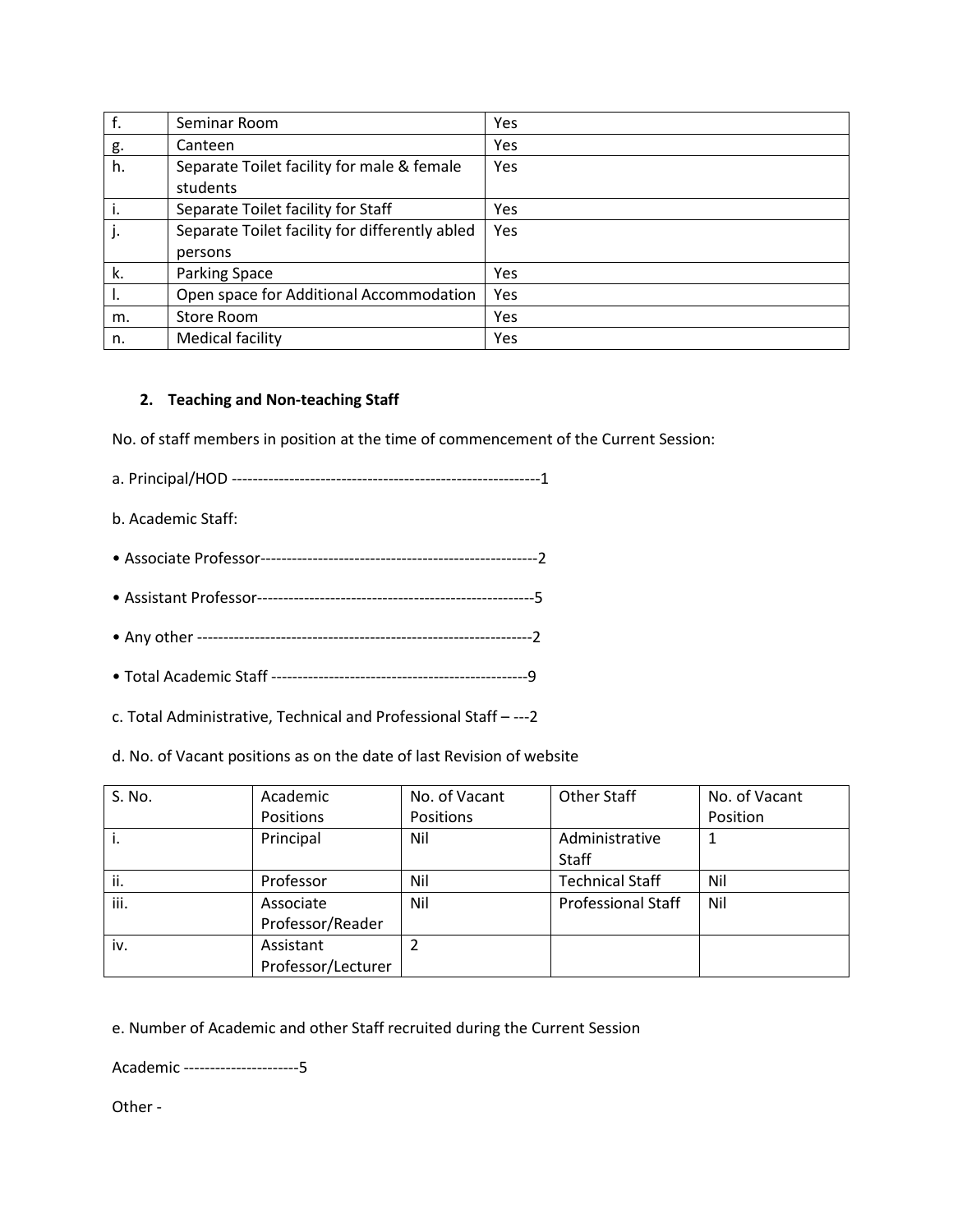# **The list of staff be provided in Tabular form as given below:**

## **A. Academic Staff as on** 31-08-2015

| S. No. | ٩F<br>Staff<br>Name<br>of the<br>Memb | ation<br>Design        | cation<br>mic<br>Qualifi<br>Acade                      | $\vec{\sigma}$<br>Birth<br>Date | $\overline{\sigma}$<br>ntmen<br>Appoi<br>Date | $\overline{a}$<br>Nature                                        | ቧ<br>Wheth<br>Vnnro                                                | Pay<br><b>Scale</b>        |
|--------|---------------------------------------|------------------------|--------------------------------------------------------|---------------------------------|-----------------------------------------------|-----------------------------------------------------------------|--------------------------------------------------------------------|----------------------------|
| 1.     | Umesh Kumar<br>Dhiman                 | Associate<br>Professor | M.A.(F.Art),<br>M.Ed.                                  | 20.2.1960                       | 08.09.1987                                    | Perma<br>nent                                                   | Misc.1<br>2081<br>dated<br>20.10.<br>1987                          | 374<br>$00 -$<br>670<br>00 |
| 2.     | Dr. M.L.<br>Jaidka                    | Associate<br>Professor | M.Sc.(Maths<br>),<br>M.Ed., Ph.D.                      | 12.03.1962                      | 01.10.1988                                    | Perma<br>nent                                                   | Misc.<br>$A-2/5$<br>dated<br>30.12.<br>1988                        | 374<br>$00-$<br>670<br>00  |
| 3.     | Dr. Ashima<br>Bhandari                | Assistant<br>Professor | M.A(Eng), M.<br>Com., M.Ed,<br>Ph.d (Edu),<br>NET(UGC) | 19.09.1976                      | 25.08.2015                                    | Contra<br>ct<br>basis<br>under<br>Grant<br>in Aid<br>Schem<br>e | Misc./<br>А-<br>4/190<br>$\overline{7}$<br>dated<br>19/02<br>/2016 | 216<br>00                  |
| 4.     | Dr. Rajni<br>Uppal                    | Assistant<br>Professor | M.Sc.(Physic<br>s), M.Ed.                              | 14.05.1980                      | 25.08.2015                                    | Contra<br>ct<br>basis<br>under<br>Grant<br>in Aid<br>Schem<br>e | Misc./<br>A-<br>4/399<br>dated<br>19/02<br>/2016                   | 216<br>00                  |
| 5.     | Mr. Shavinder<br>Singh                | Assistant<br>Professor | M.A(History,<br>Punjabi),                              | 15.07.1980                      | 08.09.2015                                    | Adhoc                                                           |                                                                    | 151<br>00                  |
| 6.     | Ms.<br>Sumanpreet                     | Assistant<br>Professor | M.A<br>(Punjabi),<br>M.Ed<br>Net (UGC)                 | 09.11.1980                      | 08.09.2015                                    | Adhoc                                                           |                                                                    | 151<br>00                  |
| 7.     | Ms. Meenu<br>Goyal                    | Assistant<br>Professor | M.A.(Eco.),<br>M.Ed., M.Phi<br>ı                       | 05.10.1974                      | 08.09.2015                                    | Adhoc                                                           |                                                                    | 100<br>00                  |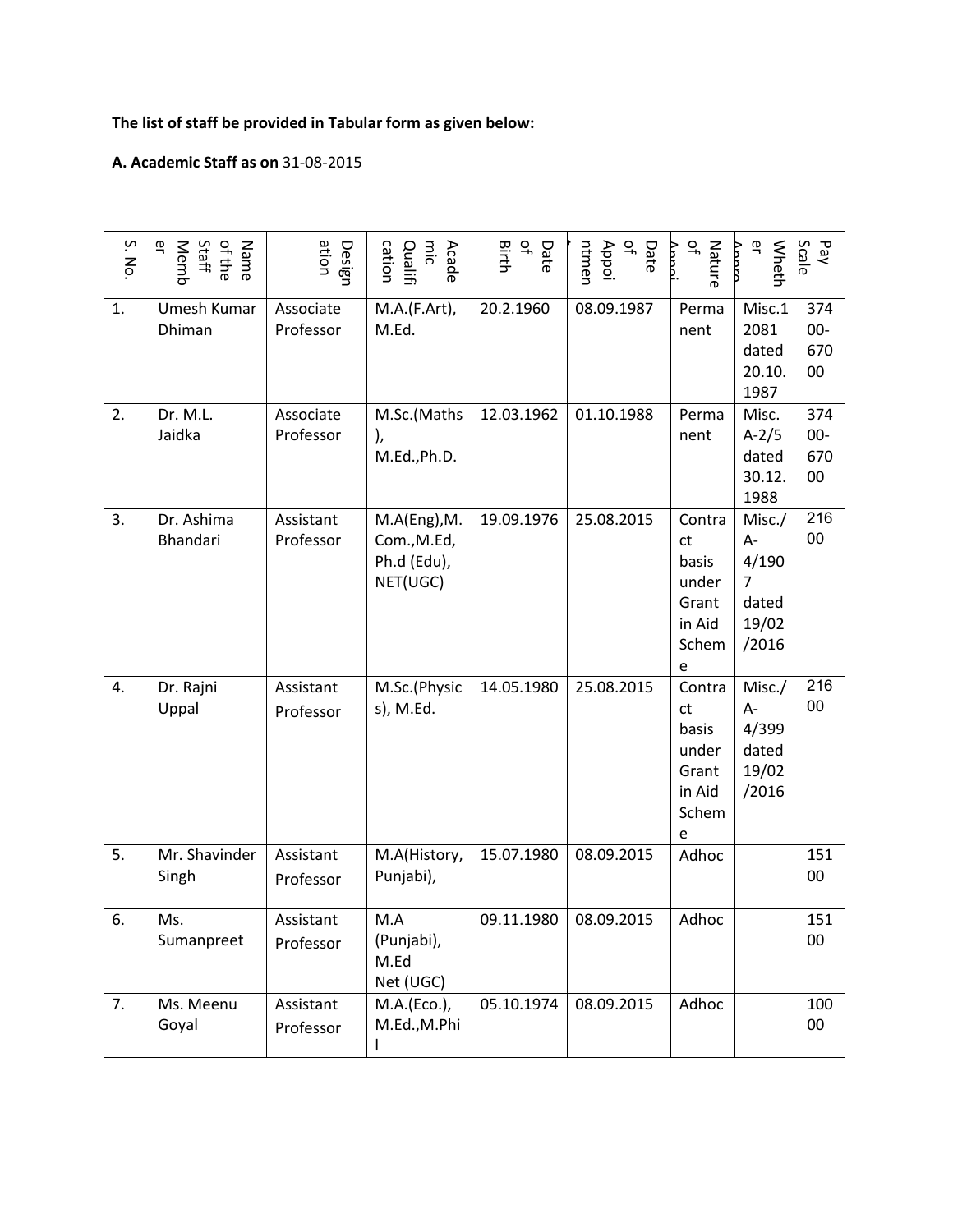| 8. | Mr.<br>Amandeep<br>Singh | <b>DPE</b>             | M.PEd      | 5/4/1987   | 08.09.2015 | Adhoc | 100<br>00 |
|----|--------------------------|------------------------|------------|------------|------------|-------|-----------|
| 9. | Mr. Priyank<br>Arora     | Computer<br>Instructor | <b>MCA</b> | 01.11.1988 | 08.09.2015 | Adhoc | 900<br>0  |

## B. Administrative, Professional and Technical Staffs as on 31.8.2015

| S<br>No.         | the<br>z<br>മ<br>lember<br>ඝ<br>Staff<br>$\overline{\sigma}$ | S<br>ヮ<br>esignati | ⋗<br>응<br>ဥ<br>o<br>cademi<br>Б<br>உ<br>lifica | Date<br>Birth<br>$\overline{\sigma}$ | ment<br>Date<br>Appoint<br>$\Gamma$ | z<br>♀<br>ment<br>Appo<br>lature<br>₹ | Ъq<br>ఇ<br>consider<br>Scale |
|------------------|--------------------------------------------------------------|--------------------|------------------------------------------------|--------------------------------------|-------------------------------------|---------------------------------------|------------------------------|
| $\overline{1}$ . | Mr. Pankaj                                                   | Office             | B.Com                                          | 08/01/1966                           | 11/08/1988                          | Regular                               | 10300-                       |
|                  | Chhabra                                                      | Suppt              |                                                |                                      |                                     |                                       | 34800                        |
| 2.               | Mr. Vishal                                                   | Clerk              | M.C.A                                          | 30/10/1991                           | 08/09/2015                          | Ad-hoc                                | 9000                         |
|                  | Goyal                                                        |                    |                                                |                                      |                                     |                                       |                              |

## **3. Students on the Rolls of the Institution**

This section shall include the following information about the students on the Rolls of the institution:

a) Date of commencement of the current academic session. -----------------14/08/2015

b) Last date fixed by the affiliating body for admission. -------------------------29/09/2015

c) Date of last admission made in the institution. ---------------------------------28/08/2015

d) Mode of selection of students; whether students are selected by the affiliating Body or by the institution (Mark which is applicable).

- Selected by Affiliating Body -
- Selected by State Government **Yes**
- Selected by Institution **Yes**
- e) Whether entrance test is conducted by the Institution/affiliating body/State Govt…………………… **Yes**

I) No. of students enrolled in the current academic session - **66**

g) Category- wise distribution of students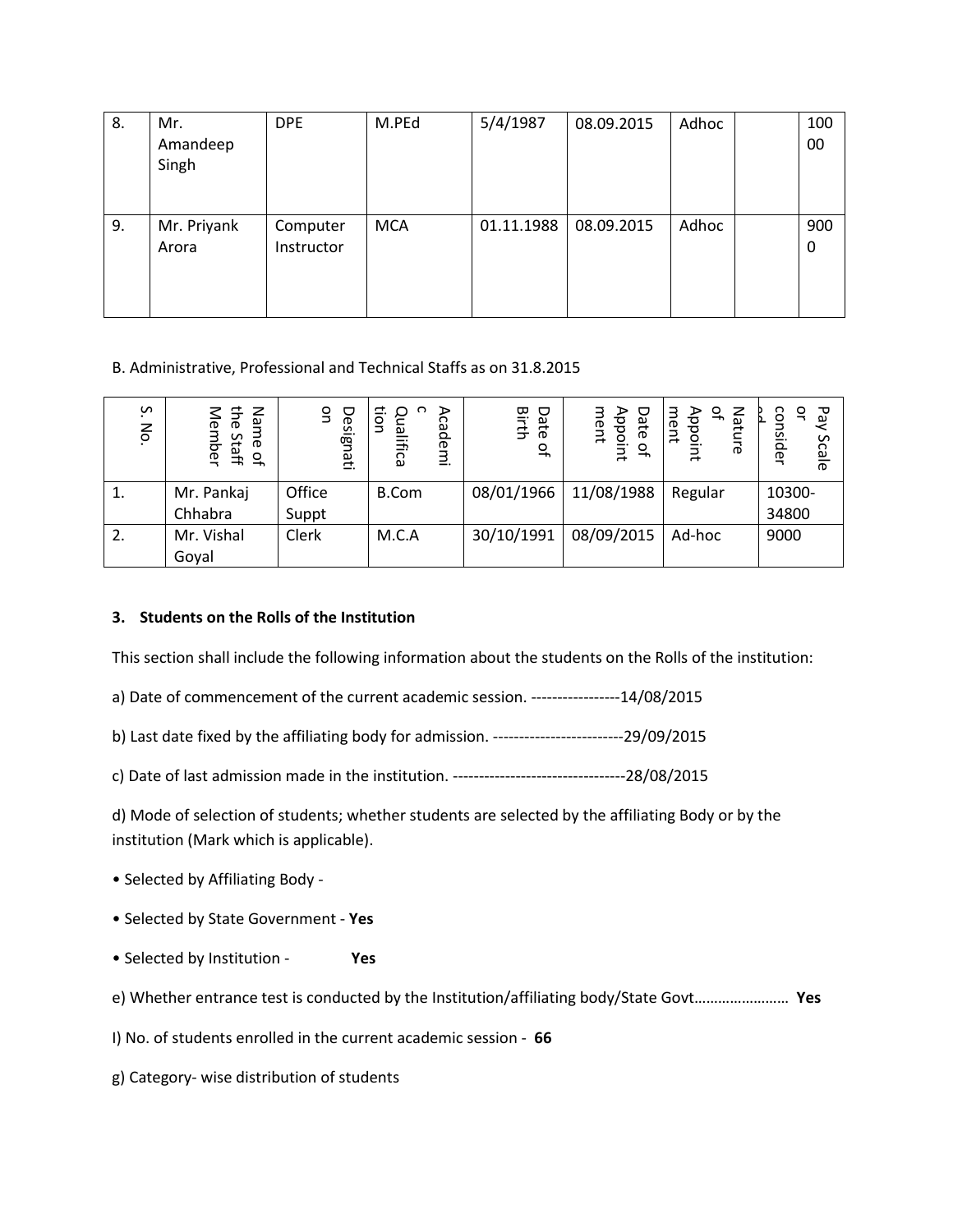| ᠊ᠣ<br>ogra<br>$\sigma$ | Students<br>z<br>$\circ$<br>$\circ$<br>⇥<br>7<br>ale | ξ'n<br>$\mathsf{S}$<br>Ω<br>of Fer<br>lents<br>ale | Students<br>중<br>eυτ<br>ategor<br>을<br>$\Gamma$<br>$\Omega$<br>ვ | Students<br>$\mathsf{S}$<br>enrolled<br>Category<br>$\Gamma$<br>S | n<br>ξ<br>₾<br>င္တ<br>≃<br>O<br>$Q_{\uparrow}$<br>G<br>ြု<br>ര<br>ದ<br>௨<br>rtego<br>Ξ. | Stu<br>z<br>മ<br>nrolled<br>₹<br>O<br>den<br>eser<br>$\Gamma$<br>ਕ<br>√eq<br>Ξ. | Ξ.<br>o<br>Programm<br>한<br>ŞĻ<br>≏<br>ወ<br>₿,<br>ᅙ<br>S |
|------------------------|------------------------------------------------------|----------------------------------------------------|------------------------------------------------------------------|-------------------------------------------------------------------|-----------------------------------------------------------------------------------------|---------------------------------------------------------------------------------|----------------------------------------------------------|
| B.Ed                   |                                                      | 53                                                 |                                                                  |                                                                   | 19                                                                                      | 40                                                                              | 66                                                       |

## h) No. of students in each Pedagogy Subject

| Programme                                                                                                                                                                                                                                                                                                                                  | Students<br>No. of Male                     | Students | No. of Female                                                   | <b>Category</b><br>enrolled in SC<br>Students<br>No. of | <b>Category</b><br>enrolled in ST<br>No. of<br>Students | OBC Category<br>enrolled in | Students<br>No. of | Unreserved<br>enrolled in<br>Students<br>No. of                                                 | Total Students<br>in Programme |
|--------------------------------------------------------------------------------------------------------------------------------------------------------------------------------------------------------------------------------------------------------------------------------------------------------------------------------------------|---------------------------------------------|----------|-----------------------------------------------------------------|---------------------------------------------------------|---------------------------------------------------------|-----------------------------|--------------------|-------------------------------------------------------------------------------------------------|--------------------------------|
| B.Ed                                                                                                                                                                                                                                                                                                                                       | 13                                          | 53       |                                                                 | $\overline{7}$                                          | $\mathbf 0$                                             | 19                          |                    | 40                                                                                              | 66                             |
|                                                                                                                                                                                                                                                                                                                                            | h) No. of students in each Pedagogy Subject |          |                                                                 |                                                         |                                                         |                             |                    |                                                                                                 |                                |
| Programme Name                                                                                                                                                                                                                                                                                                                             |                                             |          |                                                                 | Pedagogy Subjects                                       |                                                         |                             | $\overline{2}$     | Number of Students Enrolled                                                                     |                                |
| B. Ed.                                                                                                                                                                                                                                                                                                                                     |                                             |          | English                                                         |                                                         |                                                         |                             | 15                 |                                                                                                 |                                |
|                                                                                                                                                                                                                                                                                                                                            |                                             |          |                                                                 | Hindi/Regional Language<br>Social Science               |                                                         |                             | 22                 |                                                                                                 |                                |
|                                                                                                                                                                                                                                                                                                                                            |                                             |          |                                                                 | Mathematics                                             |                                                         |                             | 29                 |                                                                                                 |                                |
|                                                                                                                                                                                                                                                                                                                                            |                                             |          |                                                                 | <b>Physical Science</b>                                 |                                                         |                             | 18                 |                                                                                                 |                                |
|                                                                                                                                                                                                                                                                                                                                            |                                             |          |                                                                 | Life Science                                            |                                                         |                             | 0                  |                                                                                                 |                                |
|                                                                                                                                                                                                                                                                                                                                            |                                             |          | Any other type (Pl. Specify)<br>Punjabi<br>Economics<br>History |                                                         |                                                         | 30<br>$\overline{2}$<br>14  |                    |                                                                                                 |                                |
| Details of enrolled students<br>$\mathsf{i}$<br><b>4. Financial Status</b><br>a. Endowment Fund maintained by the TEI<br>Amount 285000/-<br><b>Bank Oriental Bank of Commerce</b><br>FDR Number --- DT-971244<br>b. Reserve Fund maintained by the TEI<br>Amount-15000/-<br><b>Bank Punjab National Bank</b><br><b>FDR Number --920408</b> |                                             |          |                                                                 |                                                         |                                                         |                             |                    |                                                                                                 |                                |
|                                                                                                                                                                                                                                                                                                                                            | <b>Govt. for different Programmes</b>       |          |                                                                 |                                                         |                                                         |                             |                    | C. Annual fees charged from students of different Programmes and Annual fees fixed by the State |                                |

## **4. Financial Status**

## a. Endowment Fund maintained by the TEI

## **Amount 285000/-**

## **FDR Number** ---**DT-971244**

## **Amount—15000/-**

## **FDR Number --920408**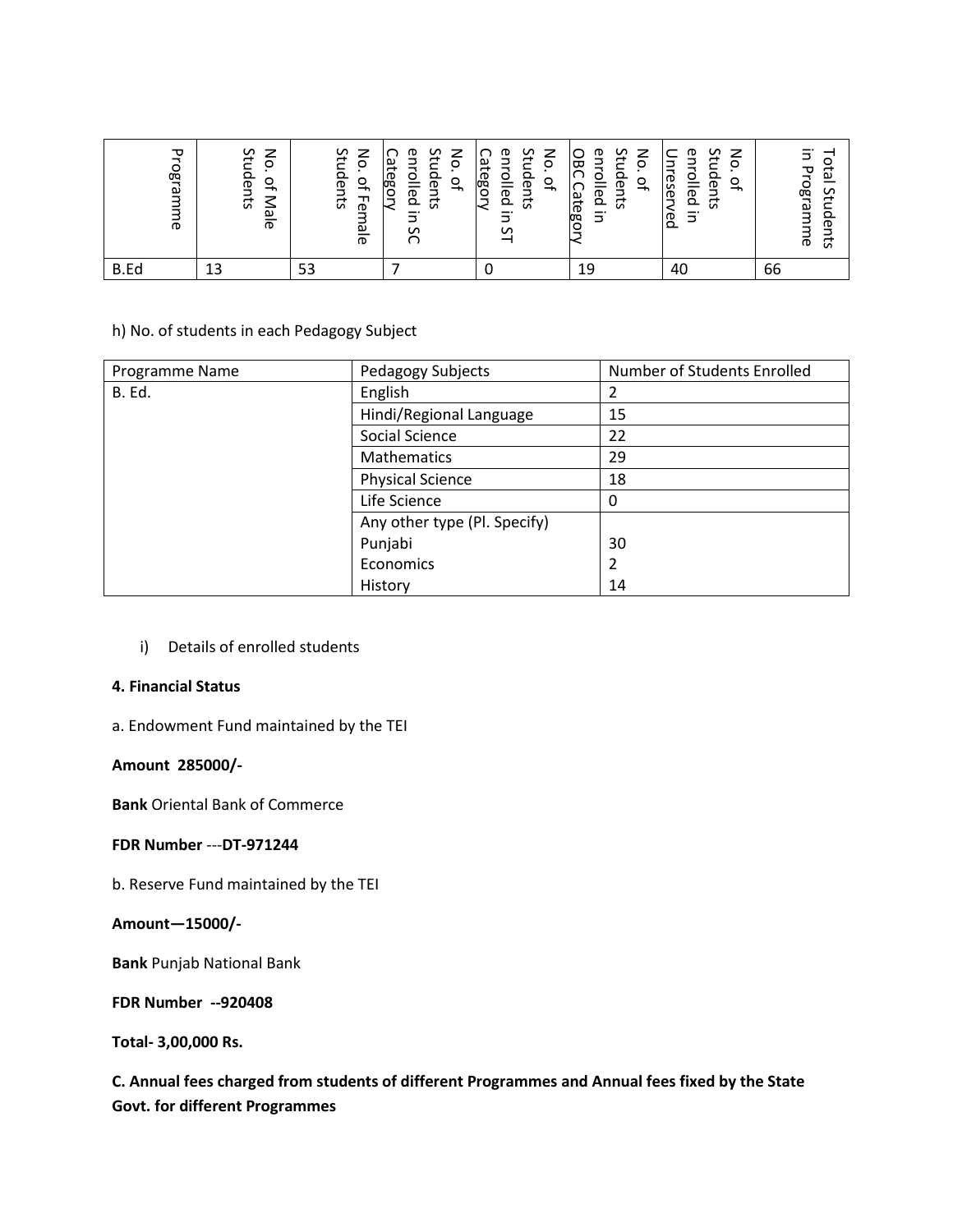| S. No. | Programme | <b>Total Annual Fee</b><br>charged by the<br><b>Institution (Current</b><br>Session) | Fee fixed by the<br>Central/State/Union<br><b>Territory Government</b><br>(Current Session) |
|--------|-----------|--------------------------------------------------------------------------------------|---------------------------------------------------------------------------------------------|
|        | B.Ed      | 49461                                                                                | 49461                                                                                       |

# **d. Mention if Fee concession or scholarships are given to students Yes**

If yes, give details

The half of Tuition fee concession is given to the student and post matric scholarship is given by the Punjab Govt..

## **e. Income during the previous academic session**

| S. No.           | Head/Source of Income           | Income in INR (Write NA for not |  |
|------------------|---------------------------------|---------------------------------|--|
|                  |                                 | applicable)                     |  |
|                  | Income from fees                | 3359233                         |  |
| $\overline{2}$ . | Grant received from State govt. | 10277151                        |  |
|                  | if any                          |                                 |  |
| 3.               | Income from other sources:      | 47147                           |  |
|                  | donation etc.                   |                                 |  |
|                  |                                 |                                 |  |
| Total Income     |                                 | 13683531                        |  |

# **f. Expenditure during the Previous Academic Session**

| S.No. | <b>Head of Expenditure</b>         | <b>Expenditure in INR</b>     |  |
|-------|------------------------------------|-------------------------------|--|
|       |                                    | (Write NA for not applicable) |  |
| А.    | <b>Capital Expenditure</b>         |                               |  |
| 1.    | Expenditure incurred on            | 510977                        |  |
|       | augmentation of infrastructure     |                               |  |
| 2.    | Expenditure incurred on            | 1161894                       |  |
|       | augmentation of Instructional      |                               |  |
|       | Resources                          |                               |  |
| В.    | <b>Recurring Expenditure</b>       |                               |  |
| 3.    | <b>Staff Salary</b>                | 9354700                       |  |
| 4.    | Interest Payment on loans          |                               |  |
| 5.    | Loan Repayment                     |                               |  |
| 6.    | Miscellaneous expenditure          | 5590                          |  |
| C.    | <b>Transfer to Capital Account</b> |                               |  |
| 7.    | <b>Transfer to Governing Body</b>  | 2650370                       |  |
|       | <b>Total Expenditure</b>           | 11033161                      |  |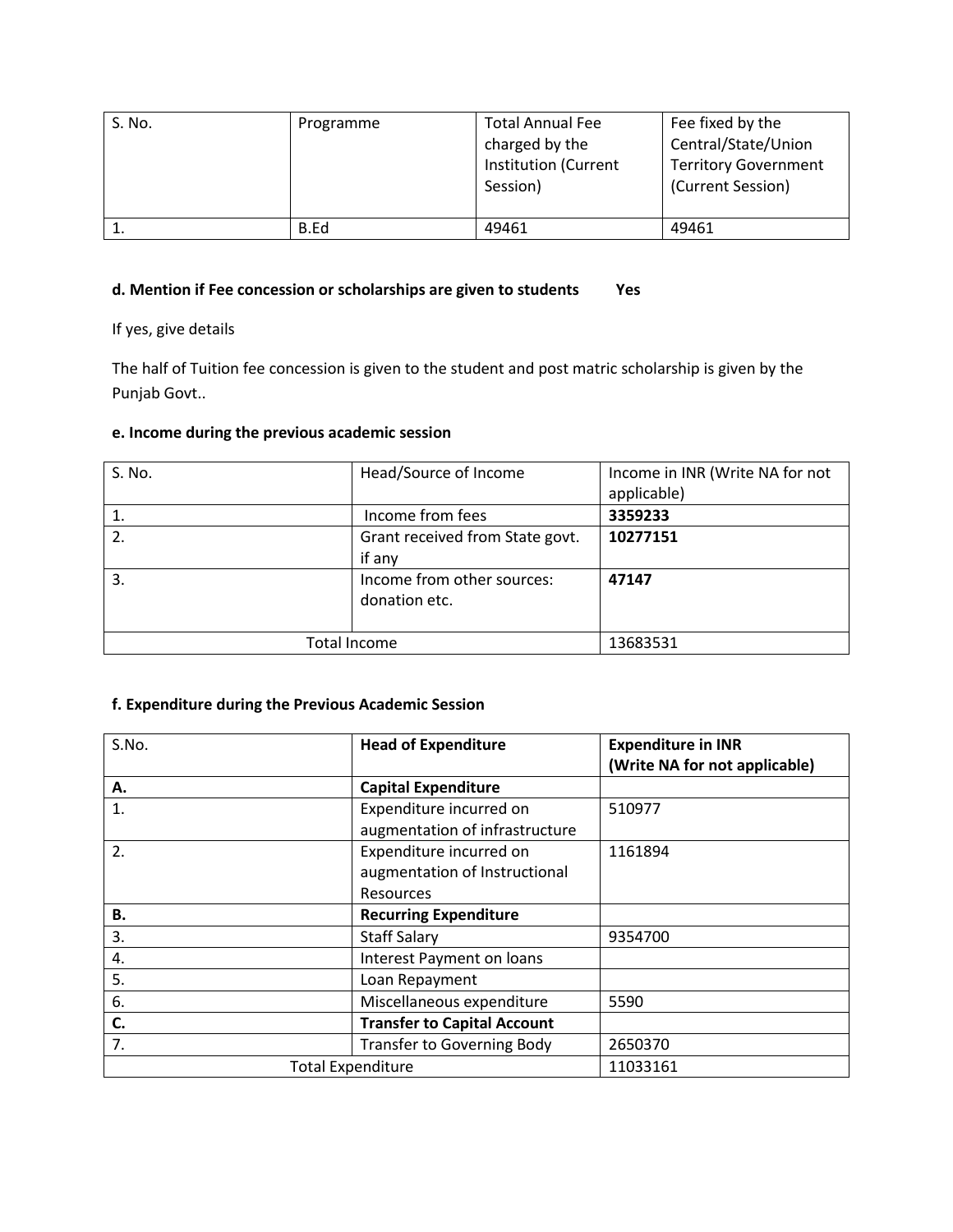## **g. Whether Balance Sheet of the previous Academic Session has been displayed**

**No** 

#### **5. Instructional Resources**

- **A. Library**
- a) Sitting Capacity in the Reading Room 60 b) Number of Books - 14195 c) Number of Titles - 10200
- 
- d) Number of Reference books like encyclopedias, dictionaries, Documents, reports etc. ------------- 648

#### e) Names of journals subscribed

- **International Journal of Education.**
- **IOSR Journal of International organization of Scientific Research**
- **Journal of Educational Review.**
- **Vikalp, The journal for discussion makers.**
- **Research "Tandem A quarterly journal of Education Research.**
- **Journal of Advance Studies in Education & Management**
- **University News**
- **Journal Of Education.**

| f) Number of books added during the previous academic session -----------------100 |  |
|------------------------------------------------------------------------------------|--|
|------------------------------------------------------------------------------------|--|

g) Number of books added during the current academic session -------------------**105**

## **B. ICT Resource Centre**

• Number of Computer systems ------------------------------------------------------------31 • Availability of Internet facility Yes • Accessibility of Internet facility to students Yes

## **C. Art & Craft Resource Centre (Essential items available be mentioned)**

Art room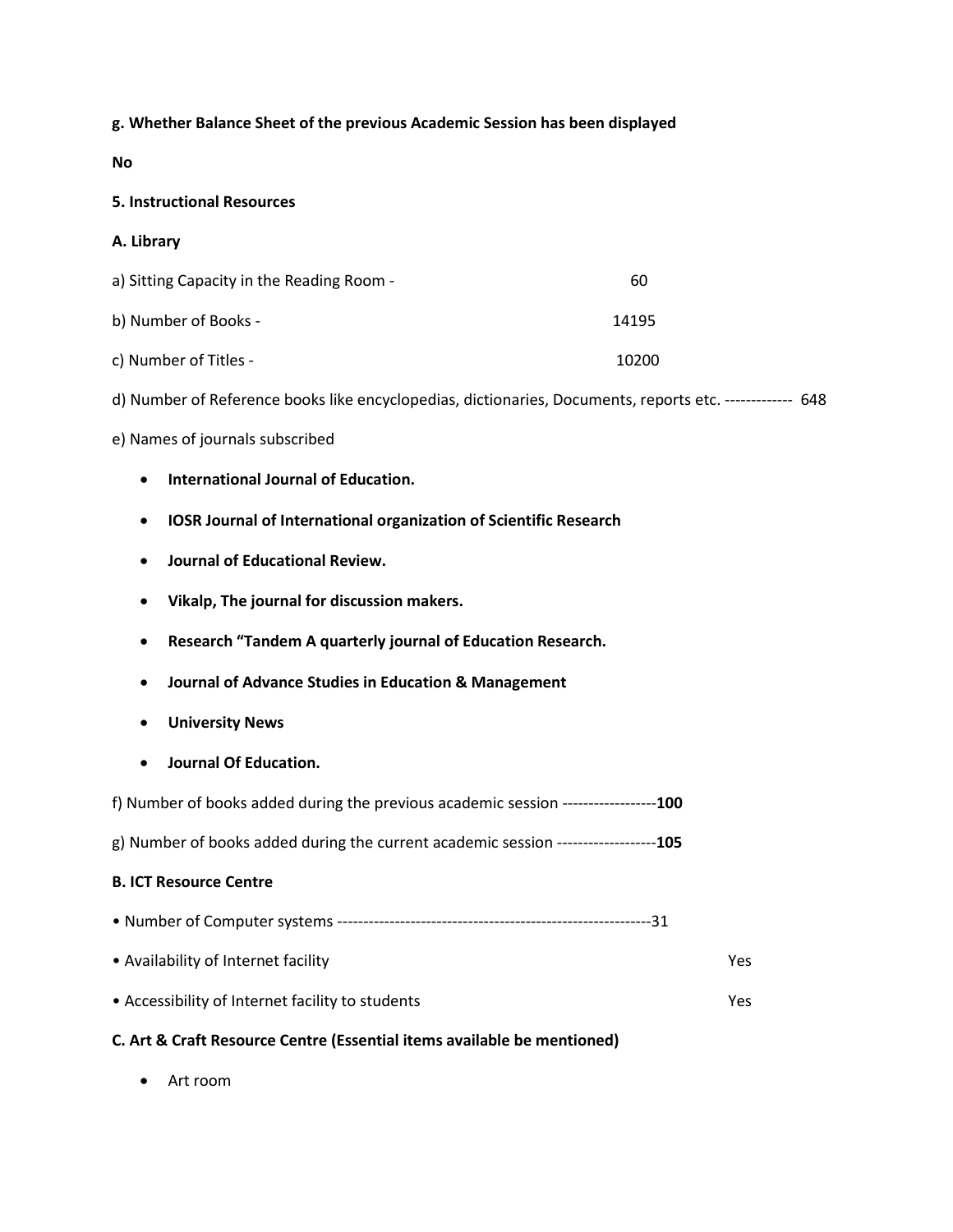- Clay Models
- Models & chart
- Display boards
- Smart Board
- Record of student annual work
- Statues
- Slide Projector
- **Number of Resources added during the previous academic session**

#### **Name of Resources**

- i. Exhibitions- Available
- ii. Demonstrations- Available
- iii. Display boards- Avaialble
- iv. on different queries with the help of smart boards- Available

#### **D. Curriculum Laboratory (Essential items available be mentioned)**

| <b>S. No.</b> | <b>Resources for Curriculum</b>        | Write "A" for Available and |  |
|---------------|----------------------------------------|-----------------------------|--|
|               | Laboratory                             | "NA" for not Available      |  |
|               | Resources for English Language         | A                           |  |
| ii.           | <b>Resources for Science Education</b> | A                           |  |
| iii.          | Resources for Social Science           | A                           |  |
|               | Education                              |                             |  |
| iv.           | Resources for Regional Language        | A                           |  |
|               | Education                              |                             |  |
| v.            | <b>Resources for Core Mathematics</b>  | A                           |  |
| vi.           | Overhead Projector/ Notice             | A                           |  |
|               | <b>Boards/Black Boards</b>             |                             |  |

## **E. Physical Education Resource Centre (Essential items available be mentioned)**

- $\bullet$  Badminton Net 1
- Basket Ball (Net) 1
- $\bullet$  Basketball 1